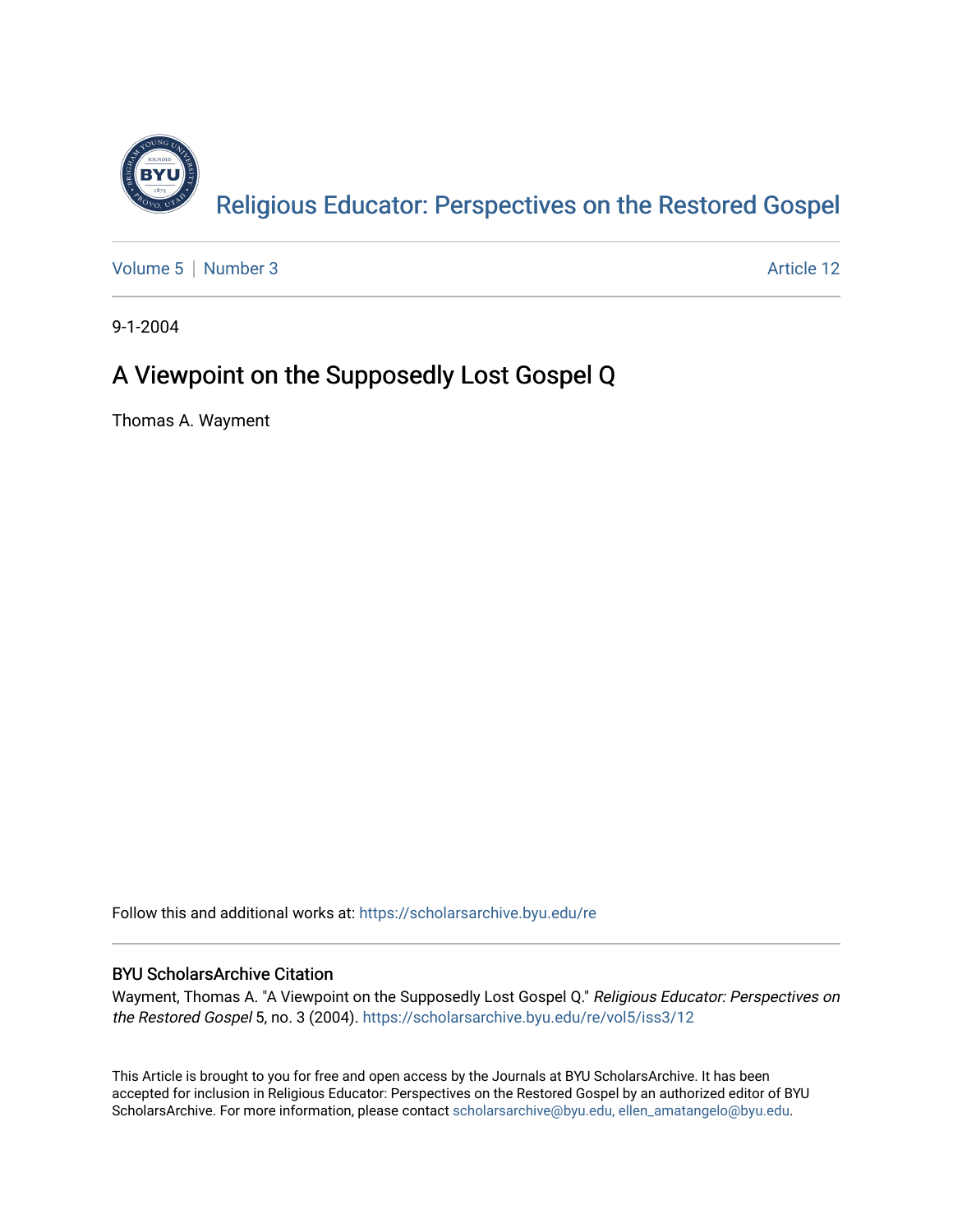# A Viewpoint on the Supposedly Lost Gospel Q

*Thomas A. Wayment* 

*Thomas A. Wayment is an assistant professor of ancient scripture at Brigham is an assistant professor of ancient scripture at Brigham Young University.*

 Over the past few years, it has become increasingly obvious that apathy toward the issues raised by biblical scholars is costing believing christians a great deal more than we may have anticipated. Of major concern for scholars the past two centuries is the issue of the compositional order of the New Testament and the literary relationship among Matthew, Mark, and Luke—commonly referred to as the synoptic Gospels. The theories presented by scholars are, in some fields of New Testament studies, becoming more controversial, more hostile to faith, and more reform oriented. One such field of study considers the issue now known as the "synoptic problem." The "synoptic problem" refers to the discussion surrounding how the authors of the synoptic Gospels—Matthew, Mark, and Luke—used and referred to one another in the process of writing their own accounts.

 Scholarship is quite polarized over how to resolve this issue. Those who advocate a "two-document hypothesis" have heavily influenced the debate among scholars concerning how the Gospels were written and what sources were used in their composition.**<sup>1</sup>** Their theory is that the Gospel of Mark was the earliest to be written and that it was subsequently used and borrowed from during the composition of the Gospels of Matthew and Luke. This theory can adequately explain how the synoptic Gospels contain much of the same material, but there are also significant portions of the Gospels of Matthew and Luke that are not found in Mark. After looking at those passages where Matthew and Luke contain the same account or saying, for which there is no corresponding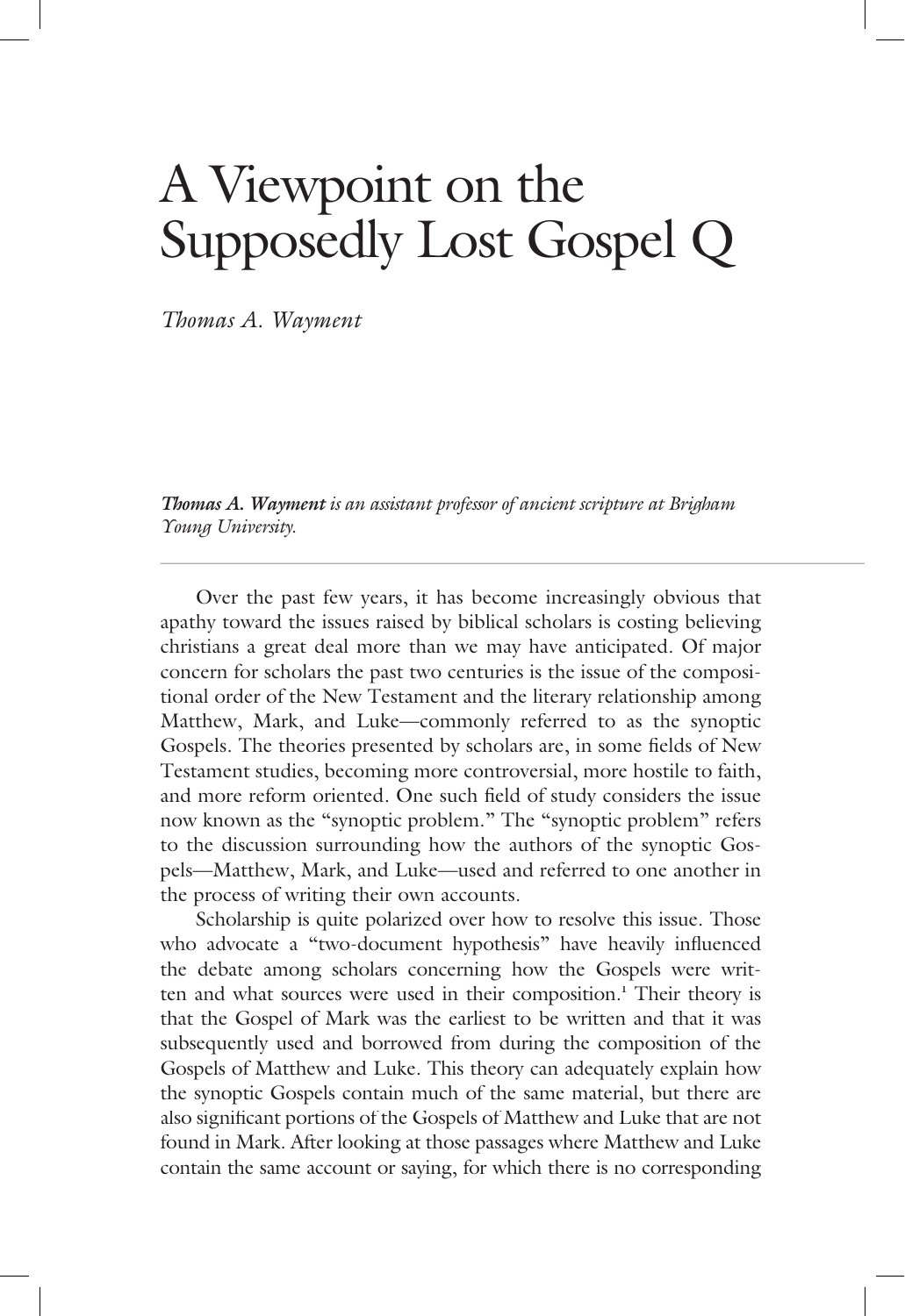account in Mark, scholars concluded that Matthew and Luke borrowed from a second earlier source that has been dubbed "Q," from the German *Quelle* or "source," and hence the idea of two source documents, Mark and Q, from which the "two-document hypothesis" derives its name. The following visual depicts the "borrowing" as reflected in the two-document hypothesis:

#### The Two-Document Hypothesis



(arrows show direction of borrowing)

 The compositional theory proposed by many scholars of the New Testament is that Matthew and Luke each independently borrowed a significant amount of their text and order from Mark and that, interspersed between their borrowings from Mark, each evangelist added passages from the theoretical document Q. Scholars determine Q passages by comparing those instances where Matthew and Luke have a verbatim or nearly verbatim parallel between them that is not recorded in Mark. According to the theory, Q can be determined only when Matthew and Luke have copied from it directly and have not altered the saying substantially.

 A discussion of Q may appear to many to be merely an academic enterprise, the work of scholars, and to go beyond the realm of faithful scripture searching. In its initial stages, Q was nearly a purely academic enterprise. Today, however, conclusions drawn from it are influencing the faith of thousands and altering the way the New Testament is taught and preached throughout the world. As Latter-day Saints, we have been relatively unaware of this heated discussion among scholars and have often viewed their proceedings as suspicious or beyond the realm of interest.**<sup>2</sup>** We are rapidly losing ground in this discussion, and, without some opposing influence, scholars may soon declare the two-document hypothesis a proven fact.**<sup>3</sup>** The issues that this article seeks to address are whether the two-document hypothesis conflicts with Latter-day Saint viewpoints of the New Testament and what ramifications the study of Q could have, if accepted, on our understanding of Jesus of Nazareth.

#### **A Defense of Q?**

 The idea that the Bible may be incomplete can immediately be defended on the grounds of the eighth Article of Faith, which states,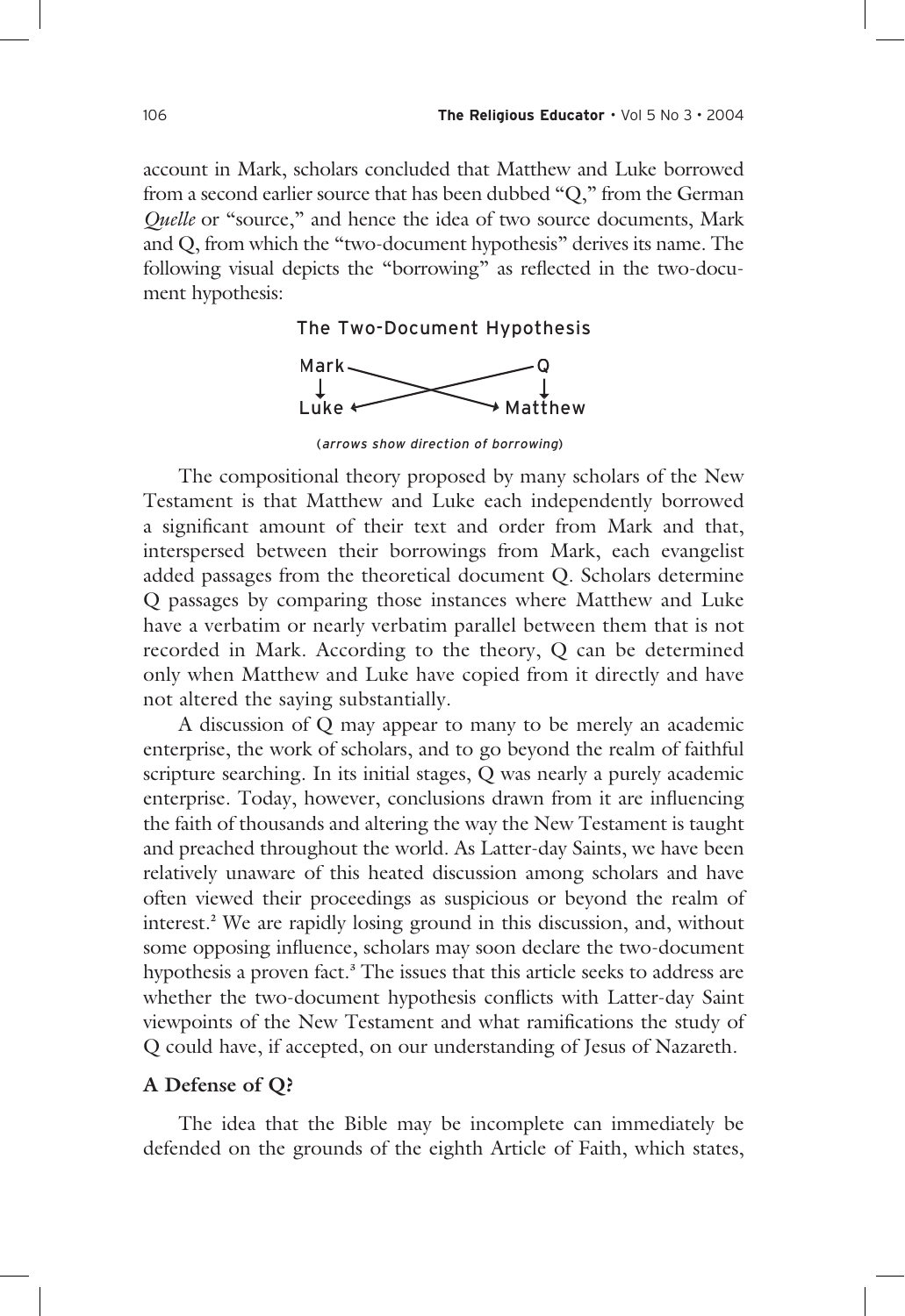"We believe the Bible to be the word of God as far as it is translated correctly; we also believe the Book of Mormon to be the word of God." The Latter-day Saint belief that the Bible is not infallible and that errors have crept in because of misinformed or intentionally erroneous translations would facilitate our agreement with biblical scholars who likewise argue that the Bible has been corrupted during the process of transmission.**<sup>4</sup>** The Q theory, however, is much more than the simple corruption of scripture and mistranslation of texts. Q theorists suggest that the authors of the Gospels of Matthew and Luke knowingly altered and enhanced the teachings they received from Q and Mark. The work of the Evangelists, they propose, as well as their various focal points, can be determined by how the Evangelists changed the materials they received and what materials they added to Mark and Q.

 In its most basic form, Q studies have nothing to do with mistranslation but instead lead into a discussion of the tendencies of each author and their different treatments of received traditions. Such a use of biblical traditions could be justified using the model of the Book of Mormon and the way in which Mormon and later Moroni edited the traditions from the large plates of Nephi and the book of Ether. We cannot entirely object to what Q scholars are saying about the way in which Matthew and Luke have handled the traditions that were passed on to them; in fact, we would have to learn to accept the idea that the authors of Matthew and Luke were second-generation Christians who edited the texts of the previous generation and were not eyewitnesses themselves.**<sup>5</sup>**

 Q may also be defended on the grounds that it contains the words of Jesus in their earliest form, and its composition therefore reveals an interest by the earliest disciples of Jesus to record accurately His sayings. One would expect, from a logical standpoint, that the disciples of any great religious leader would collect and gather the sayings of their master immediately upon his death or even during his lifetime. It could be argued that Q represents just such a document. The difficulty with this thesis, however, is that the inner logic of the theoretical Q document would suggest otherwise. Using only those passages contained in Q, scholars have proposed that the Jesus of Q was a wandering teacher of wisdom who did little to cultivate the master-disciple relationship. The proposed Jesus of Q also had no expectations of a future church or kingdom on the earth and did little if anything to train His disciples for His impending death. Therefore, by the logic of Q, could we really suggest that Jesus had a devout group of followers who worshipped Him and who would have been careful to preserve His teachings? The contents of Q suggest that Jesus had very few personal disciples, and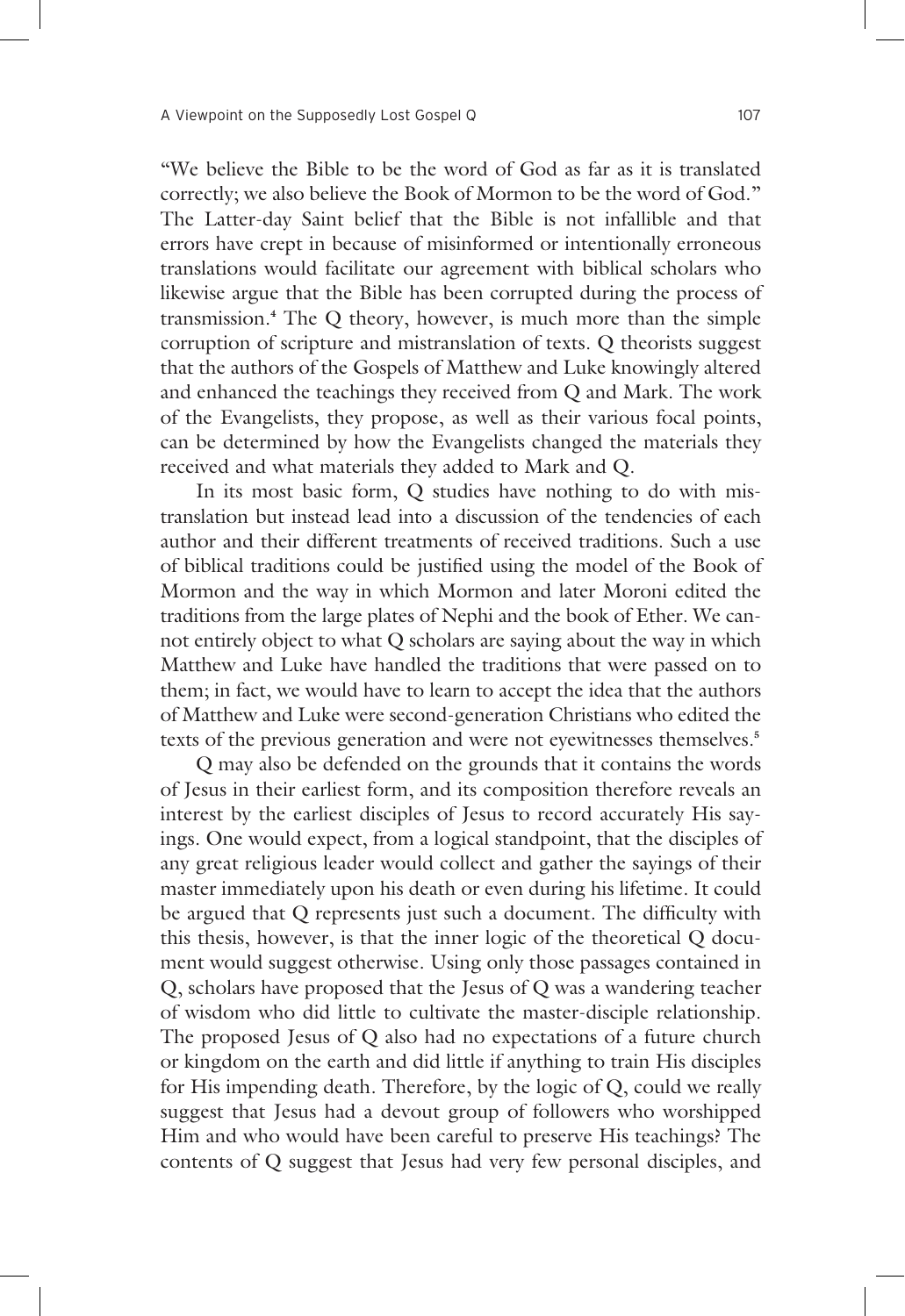therefore it would be difficult using  $Q$  alone to suggest that anyone would be greatly interested in collecting the sayings of Jesus and preserving His name and authority within that collection.

#### **Challenges to Q—The Sermon to the Nephites**

 One of the founding principles in determining Q and which author of the New Testament most accurately preserved its contents is the belief that the Sermon on the Mount was a composition by the author of the Gospel of Matthew. As is well known among readers of the New Testament, Matthew and Luke contain two very similar sermons: the Sermon on the Mount (see Matthew 5–7) and the Sermon on the Plain (see Luke 6:20–49). The large overlap in wording and order of passages has led to the conclusion that many of the passages of the Sermon on the Mount or Plain were originally contained in Q. By Q's definition, this would be a logical conclusion. The author of the Gospel of Matthew, in this way of thinking, is, in reality, the author of the Sermon on the Mount and qualifies for the honor of having compiled one of the most memorable discourses in history.

 This view, however, faces a considerable challenge in the Book of Mormon through Jesus's Sermon to the Nephites (see 3 Nephi 12–14). Scholars argue that the Sermon on the Mount is a composition from the late 70s AD by a second-generation Christian believer. They maintain that Q contained no distinctly organized sermon and that perhaps the Gospel of Luke has given us the most accurate depiction of what Q contained relating to this sermon. The parallel Sermon to the Nephites, however, was given shortly after the death of Jesus. The similarity of wording suggests that the Sermon on the Mount was composed no later than a few years after Christ's death, not forty years later as Q scholars maintain.**<sup>6</sup>** Latter-day Saints also believe that the composition of the Sermon on the Mount was made during Jesus's own lifetime and that the sermon was actually delivered to an audience of His disciples, although this thinking cannot be absolutely "proven" in a scientific sense.

#### **Evangelists as Editors and Authors**

 Q in its simplest form raises serious doubts concerning our traditional understanding of who the Evangelists were and what their work consisted of. We would not be surprised to learn their views that the disciple Matthew did not personally pen the Gospel of Matthew or that the Gospel of Luke was penned by another one of Paul's traveling companions whose name has now been lost, but we would be surprised to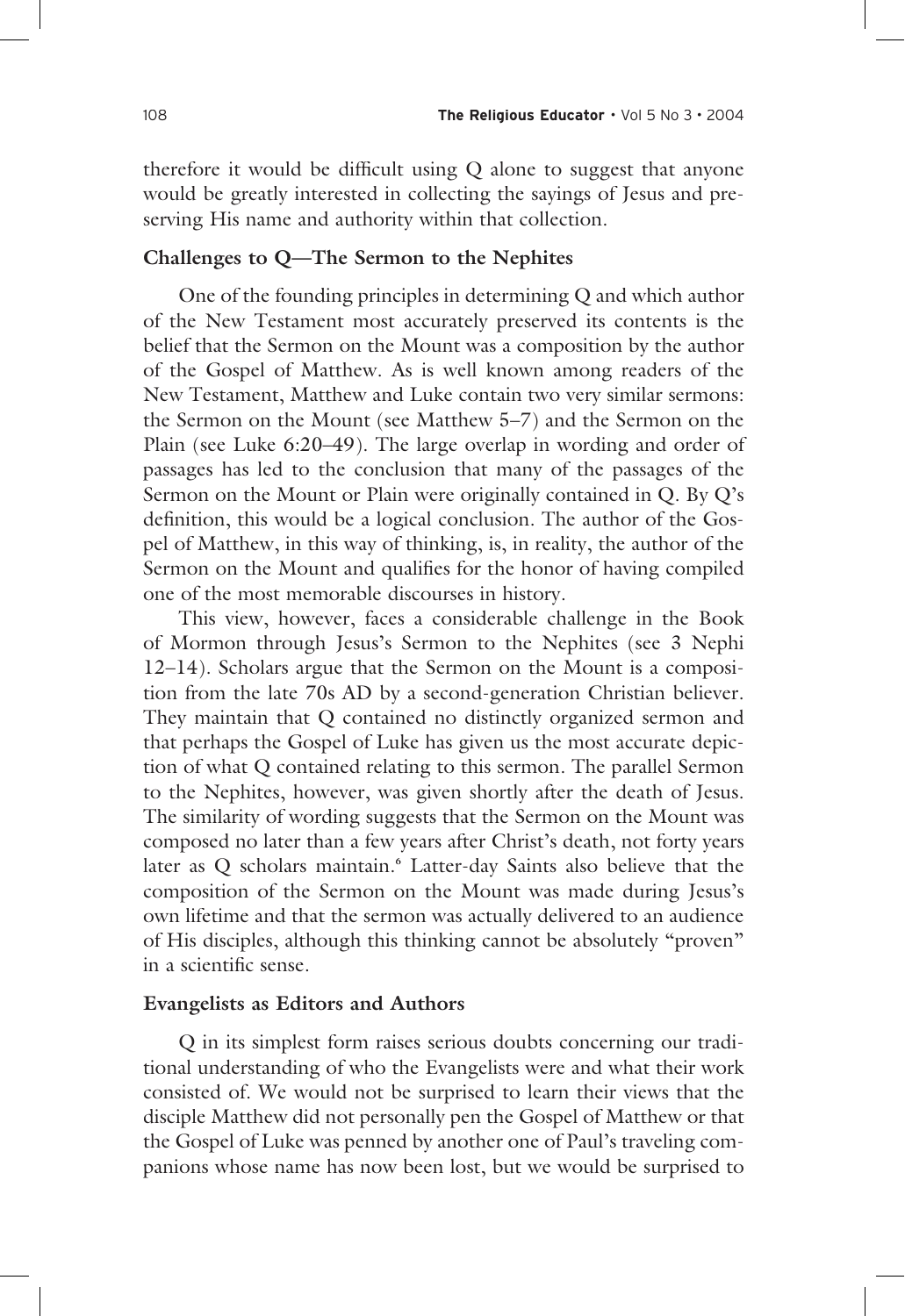read that the authors of the New Testament had complete freedom in composing their books and in altering the words of Jesus. Those who advocate Q claim that the earliest historical collection of Jesus's life was devoid of narrative, told no miracles, and contained only short random sayings from Jesus Himself.**<sup>7</sup>**

 Q scholars propose that the Evangelists used this collection of sayings, or *logia*, liberally and that neither Luke nor Matthew showed any great respect for its order, or wording, or tried to transmit it in its entirety. Theoretically, Matthew and Luke used this source freely in their composition and created narrative settings of their own accord, independently inserting passages from Q into their framework, which they had adapted from Mark. What type of record was this that contained the words of Jesus but for which a second-generation Christian author had little, if any, respect for as a valid representation of the life of Jesus? Scholars are arguing with more vigor that the Jesus of Q is the Jesus of history and that the Jesus of the Gospels is the Jesus created by the Church. If the Q theory were indeed valid, then this viewpoint would need to be seriously considered.

#### **An Evolutionary Model**

 The theory of Q works on an evolutionary model of history, in which the most primitive and concise records were the earliest, and then later authors and editors expanded the history to adapt it for their own circumstances. Q and Mark, the most "primitive" of the Gospels, were the first to be written in this sequence, and the longer Gospels of Matthew and Luke are seen as the final product in the evolution of the Gospel genre. Scholars have argued that Matthew and Luke went through various stages or recensions and that the version we now have is the one that was finally accepted by the church. Such an understanding of textual history may be acceptable to some scholars, but there is an entire stratum of textual critics who defend the position that scribes, especially in the earliest period of textual transmission, tended to delete portions of text rather than expand and enhance.**<sup>8</sup>** The normal work of the scribe in correcting the text and harmonizing it to the other New Testament texts is easily identifiable through a study of the textual variants of the New Testament. The opposite, namely the removal of large portions of text, is also easily identifiable in the study of the New Testament. A few examples may suffice:

 1. In John 5:2, Jesus performs a miracle at the pool of Bethesda in the city of Jerusalem, but John 6:1 states that "after these things Jesus went over the sea of Galilee," a distance of nearly two hundred miles. The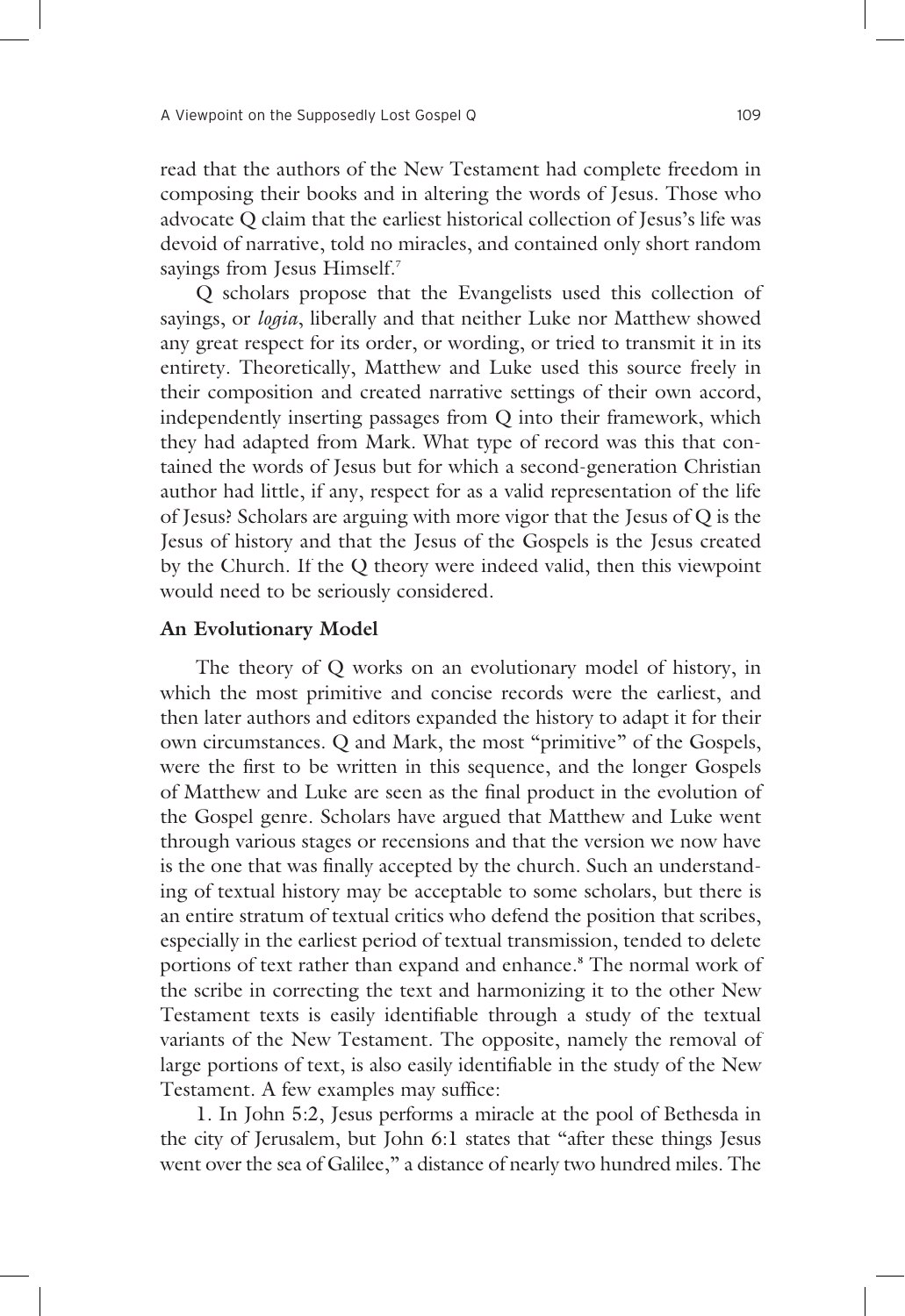temporal connective "after" suggests that after Jesus did X he did Y, but the two scenes are very different from one another, and it appears that the intervening explanatory text or travel narrative has been removed.

 2. In Acts 20:35, we have the statement, "Remember the words of the Lord Jesus, how he said, It is more blessed to give than to receive," yet this saying does not appear in any of the canonical Gospels.

 3. From an even earlier period, Paul taught the Thessalonian Saints "by the word of the Lord, that we which are alive and remain unto the coming of the Lord shall not prevent them which are asleep. For the Lord himself shall descend from heaven with a shout, with the voice of the archangel, and with the trump of God: and the dead in Christ shall rise first: then we which are alive and remain shall be caught up together with them in the clouds, to meet the Lord in the air: and so shall we ever be with the Lord." (1 Thessalonians 4:15–17). The Apostle Paul stated in the preceding text that these words originated with the Lord Jesus Christ, yet they are nowhere to be found in the Gospels of the New Testament.

 The evidence of the Book of Mormon teaches us that scripture also undergoes corruption through the process of deletions. In Nephi's inspired account, he stated that "the book proceeded forth from the mouth of a Jew; and when it proceeded forth from the mouth of a Jew it contained the fulness of the gospel of the Lord. . . . Wherefore, these things go forth from the Jews in purity unto the Gentiles" (1 Nephi 13:24–25). Although not by any means an absolute statement on all textual variation in the New Testament, the Book of Mormon testifies that the text of the Bible would suffer from deletions but does not mention the proposed expansion of the text as proposed by Q scholars. The transmission process of the Book of Mormon also suggests that inspired records are created through inspired editorial condensation and that the longer text of the Book of Mormon was the earliest. Luke may have had just such a situation in mind when he states, "Forasmuch as many have taken in hand to set forth in order a declaration of those things which are most surely believed among us" (Luke 1:1). Like Mormon, Luke may be giving us an inspired and edited condensation of the traditions that he has received.<sup>9</sup> The evolutionary model should not confine us into thinking that all texts start out primitive and develop over time through the process of uninspired additions.

#### *Ipsissima Vox Iesou* **—The Very Words of Jesus**

 An issue that needs to be raised is what relationship the proposed Q document has to the life and teachings of the historical Jesus. Scholars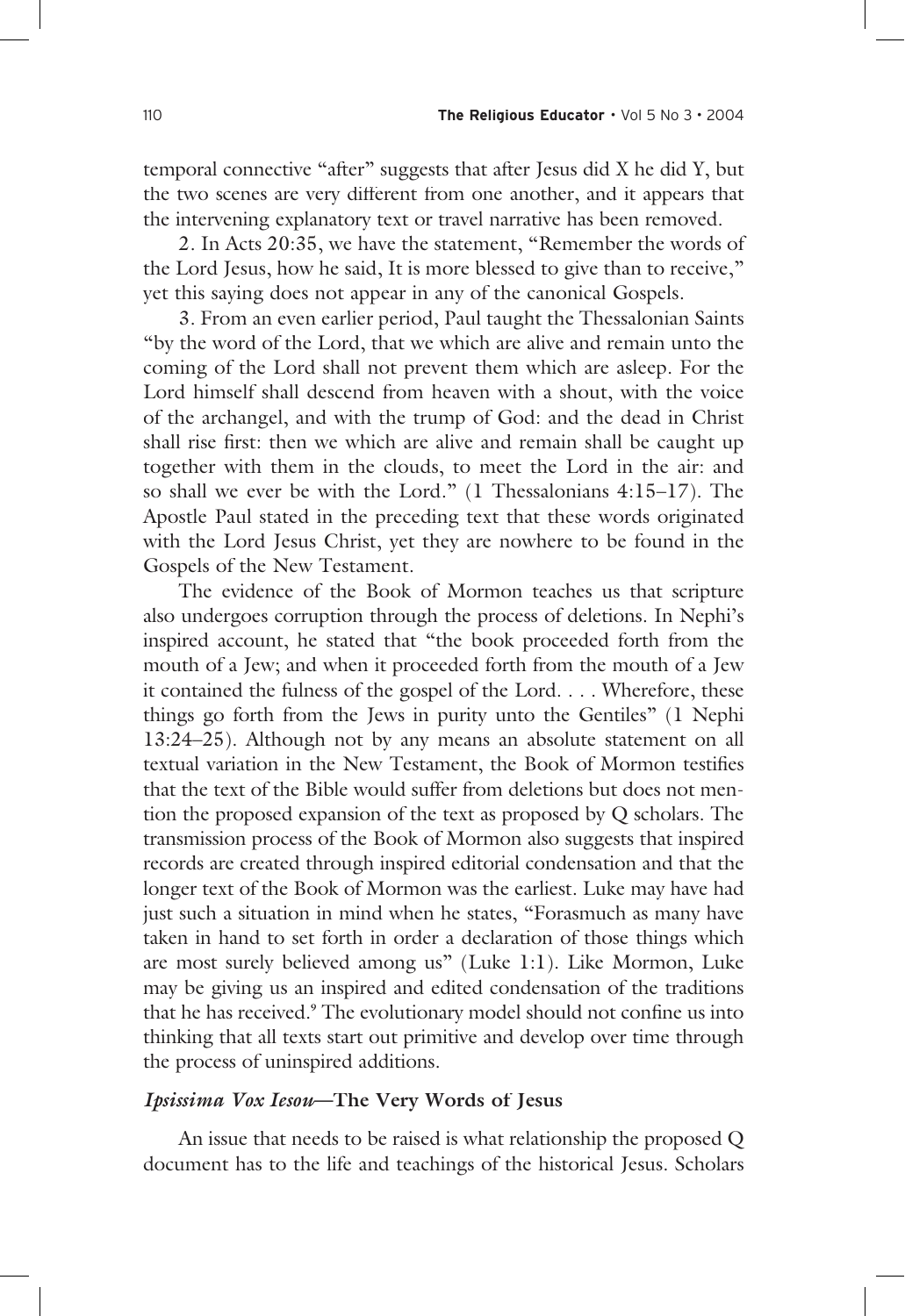fall into several camps on this issue, with essentially every nuance in between being advocated. The most immediate reaction to the evidence presented by those expounding the two-document hypothesis is that the words of Q most accurately reflect the words of Jesus. This is a logical corollary—if Q is proven to be correct—as Q bears greater chronological proximity to the life of Jesus. We should expect that the earliest accounts would have had access to eyewitness accounts and to those who had been in direct contact with Jesus Himself. If Q represents the most correct collection of the words of Jesus, then we should likely view the later Gospel compilations as confusions of the truth. The editors of Q, namely Matthew and Luke, would, therefore, be the generation of Christians who modified and altered the teachings of Jesus. Almost all additions to Q, unless a historically valid claim can be made for independent reliability, could be understood as alterations of the truth.

 This way of thinking leads us to ask ourselves whether our reliance upon the New Testament Gospels is a matter of tradition or whether our reliance upon them as accurate accounts of the life of Jesus is based upon their truthful representation of the facts. Nearly everywhere, Christians today are bristling at the suggestion of such a question, and Q scholars are forcing a decision on the issue. Unfortunately, as believing christians we are losing the battle in this area, and our silence on this issue is permitting those who would construe things otherwise to gain precedence. For example, a recently aired special on the life of Jesus by Peter Jennings entitled *The Search for Jesus* retold the life of Jesus based on the work of Q scholars. Jennings presented for the first time on national television a documentary on Jesus's life using Q as though it were in many instances a proven fact.**<sup>10</sup>**

 We will never be able to "prove" the historical accuracy of the New Testament, but, as a corollary, it will never be disproved either unless substantial firsthand, eyewitness accounts are discovered. We might rely on the eighth Article of Faith to affirm our belief in the Bible or the testimonies given in the Book of Mormon, but these witnesses as well as those of the living prophets will never suffice to yield scientific proof. We need to be reminded that the New Testament is not without errors, and those who propose the two-document hypothesis need to be reminded that their proposal is at this stage a theory and that while Q scholars are attempting to reconstruct Christianity upon that new theory, it will always remain simply that, a theory with significant detractors.**11** Faith is not a science, and theory is not an absolute.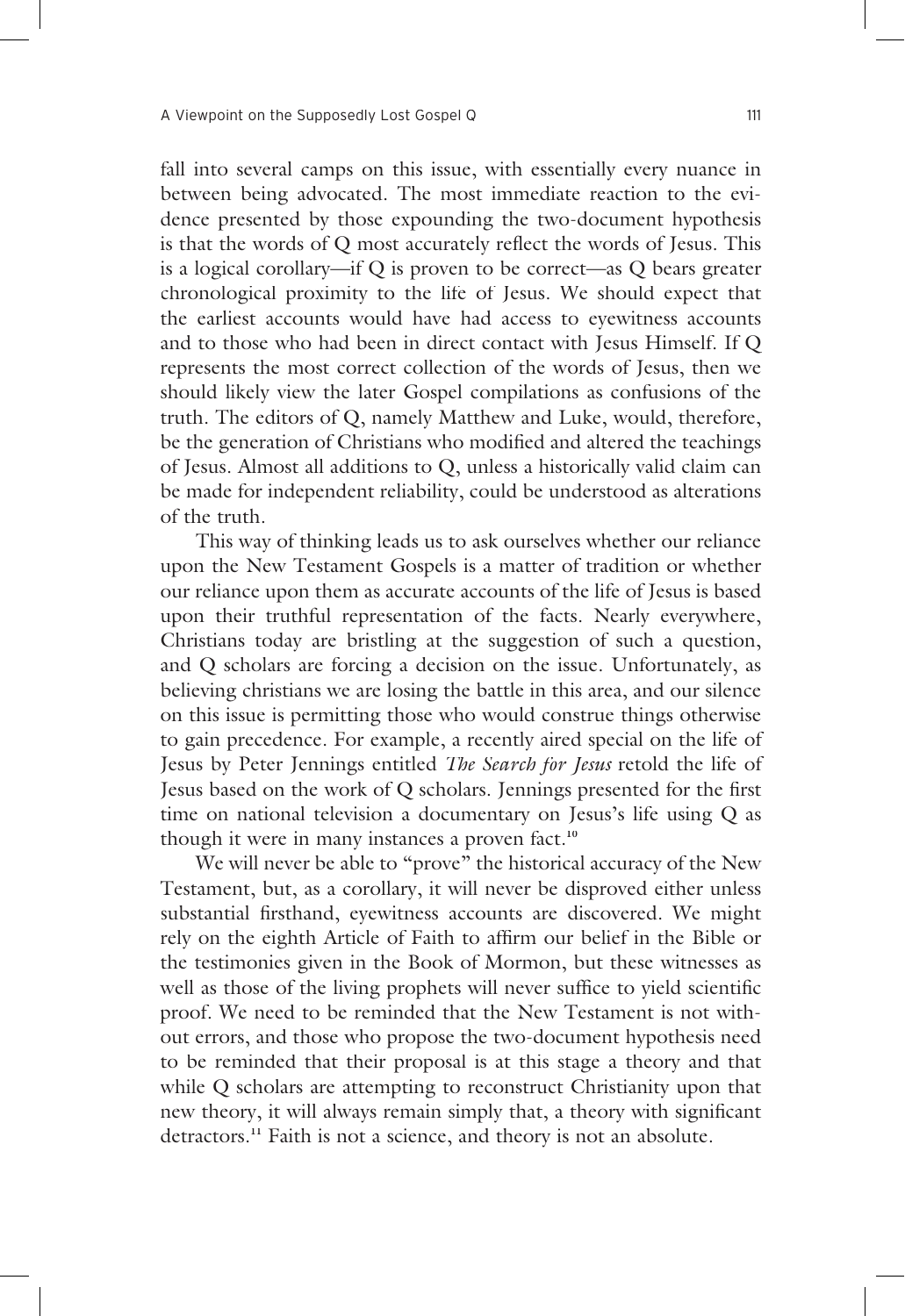#### **Separate and Competing Christianities**

 The "discovery" of Q has led to a belief that the Gospels represent types or communities of Christian believers and that those communities were in conversation and discourse with one another—for example, in the secondary literature anyone can read about Matthean, Markan, Lukan, and especially Johannine Christianity. Q scholars have proposed that the Gospels represent the work of these communities, and their various alterations to received traditions, namely Q and Mark, help manifest their doctrinal leanings and tendencies. Matthean Christianity is more oriented, for example, to issues of ritual purity, whereas the Gospel of Luke has an overt concern for poverty and the economic poor. This view obliterates the standpoint that all the authors of the New Testament were working within and toward the establishment of the Church left behind in the wake of Jesus's death. The Church, many believe, developed over time and was the product of a dominant group that marginalized its opponents. Scholars have pointed to the conclusion that various early Christian heretical groups could be viewed as more "orthodox" or more historically correct in their understanding of Jesus than those who ultimately triumphed and wrote the New Testament.

 There are some points that we should consider before joining these people on the bandwagon. New Testament authors and modern prophets have taught concerning the Apostasy that enveloped the early church. Although we cannot fix the moment of the beginning of the Apostasy, we have traditionally ascribed it to the postapostolic era after the death of the first Quorum of Twelve Apostles. We believe that the Church was organized in the days of the Apostles and that Peter and the other eleven Apostles administered to the needs of the growing Church. Q would radically alter our portrait of the early Church and undermine our belief that Jesus left behind an organized religious community.

 Those who advocate that Christian origins should be thus reconstructed often fail to notice that their proposed reconstruction is based on circular reasoning. All passages wherein Jesus overtly teaches, trains, and prepares the Apostles for His upcoming death either derive from Mark or do not originate in Q. Therefore, scholars dismiss those passages that have Church organization, or teachings concerning the future Church as late and secondary, but the criteria established by those scholars is the very reason that such evidence has been removed. Their judgment is circular at best because we cannot establish a theoretical document, one in which we have determined its contents, and then make negative statements regarding other traditions based on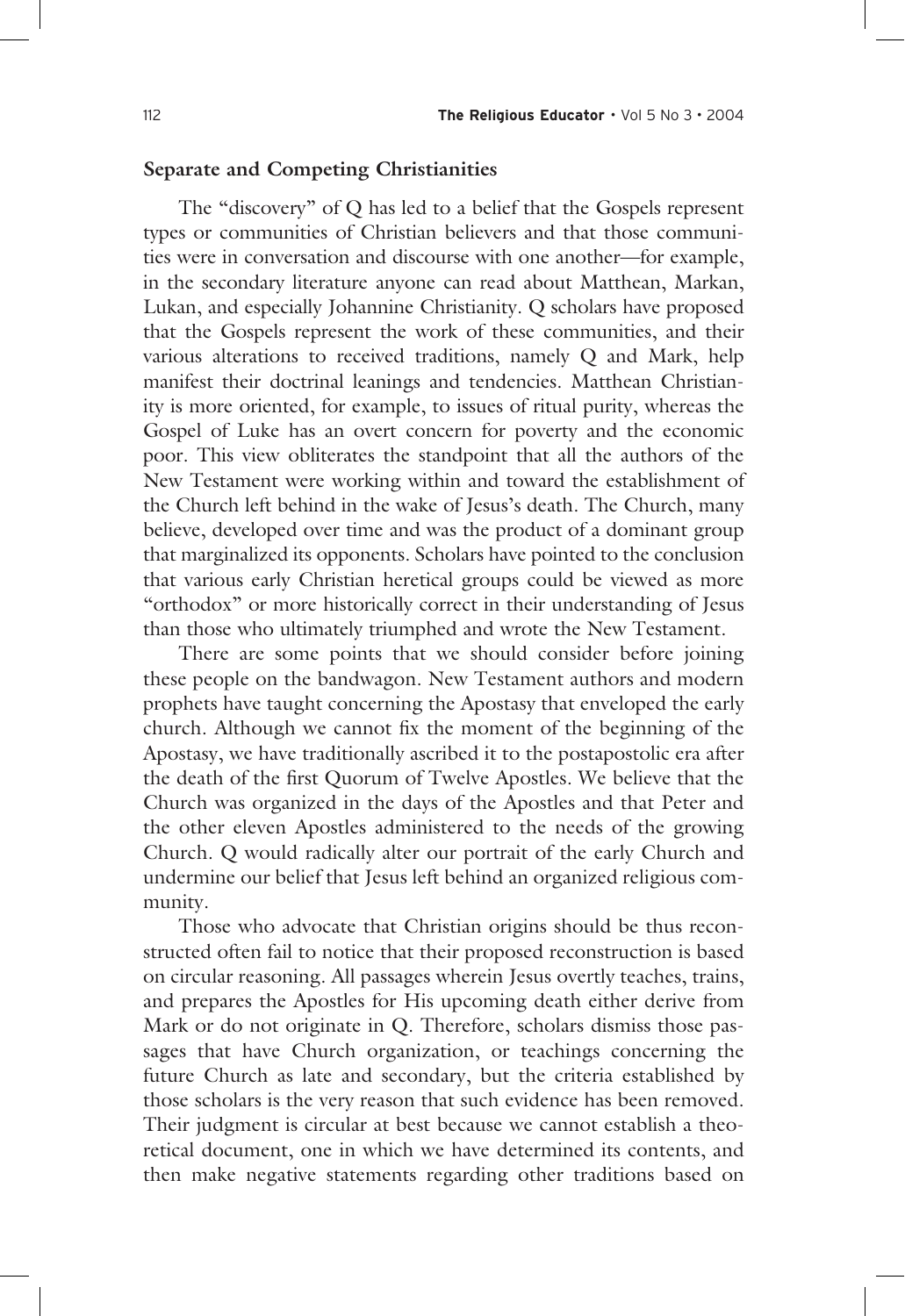what was supposedly not in that document. There is no scientific way to verify what was not in Q, and, in fact, if only one author quoted from Q, our methods of detecting Q passages would prove useless because Q passages are determined by verbal similarity between Matthew and Luke. If Luke or Matthew quoted independently from Q, we would never know it. Therefore, many of those passages that speak of Church organization, the training of the Twelve, and what the disciples should do after Jesus's death could derive from Q if they could be shown to not derive from Mark. In reality, only sixty-eight passages are ascribed to Q, but the number could be much greater since Q can be detected only when Matthew and Luke both quote the same passage nearly verbatim.**<sup>12</sup>**

#### **Paul**

Although Paul might first appear to be beyond a discussion of  $Q$ , he is not. Paul is our earliest author in the New Testament, and he wrote contemporaneously with the theoretical Q. Therefore, these two sources for the study of the New Testament should be viewed on equal footing. In the era after the "discovery" of Q, scholars began to take a second look at Paul and his familiarity with the traditions of Jesus's life. As is well known, Paul tells us almost nothing of Jesus's ministry or of what Jesus taught.**<sup>13</sup>**

 Two views of this phenomenon have emerged; either Paul did not tell of the traditions of Jesus's life because they were so familiar to his audience or he was unfamiliar with them because they had not been established by his day. Although not unanimously, Q scholars tend to favor the latter possibility because it lends tacit support to their theory that Christianity was being invented and shaped by the events of the 50s, 60s, and 70s. Paul, in this way of thinking, was a Christian maverick who saw things quite differently from the authors of the synoptic traditions and who was largely responsible for imposing on the early Christian communities a sense of church and central organization.

#### **Conclusion**

 Q has become many things in our day, probably most of them unanticipated by its original proponents. In reading the early literature on Q, scholars can sense of open debate and concern to establish whether the authors of Matthew and Luke had access to earlier written or oral traditions. The first generation of  $Q$  scholars debated whether Q was even a written tradition. Unfortunately, Q has become something unwieldy—a beast with a spirit of its own. Q scholars want to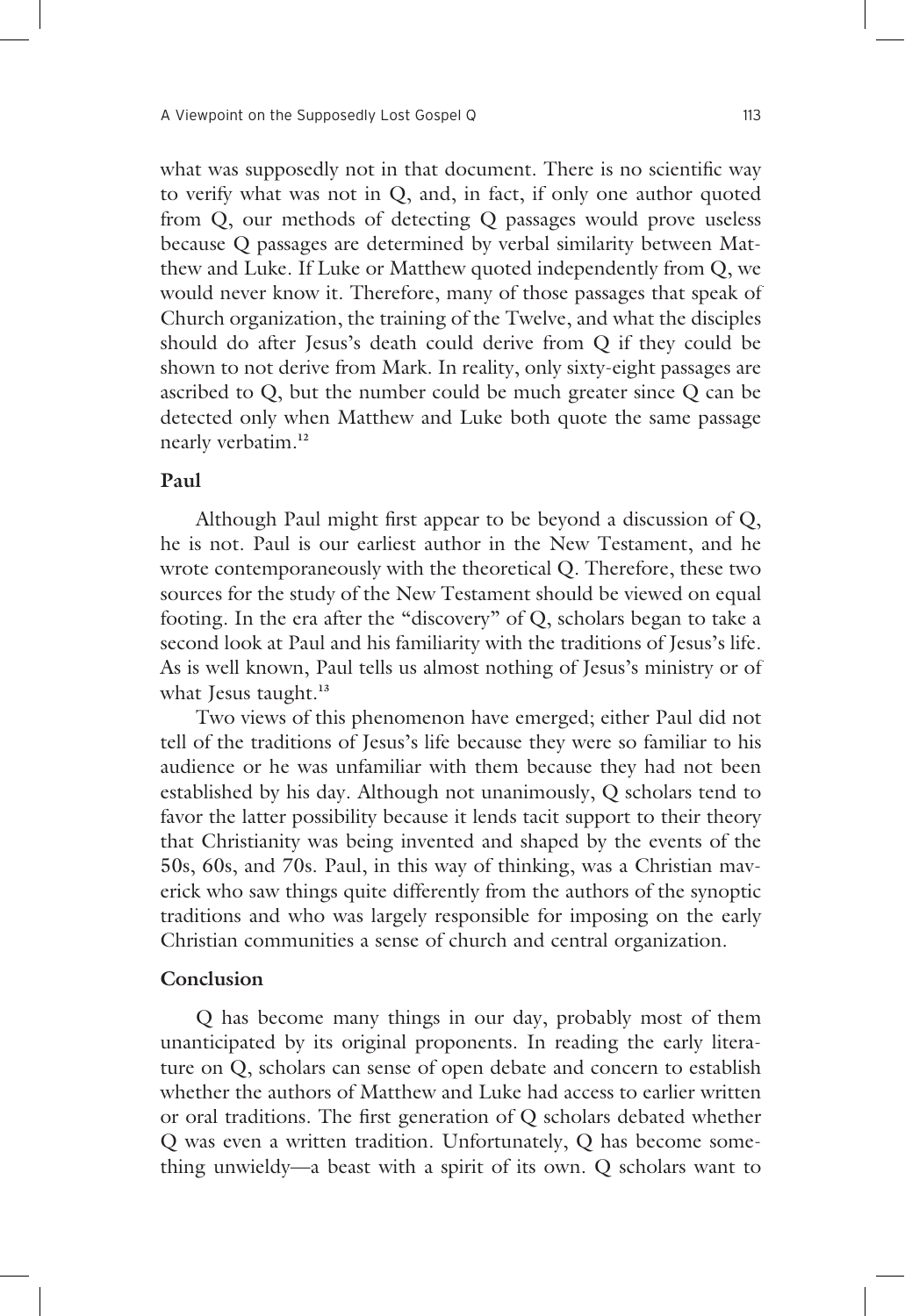alter our understanding of who Jesus was and present to us a Jesus who did no miracles, did not anticipate His death, did not understand He was the Messiah, and did not leave behind an organized church. The Jesus of Q is essentially a scholar's Jesus who wandered the countryside and taught using conventional wisdom. He had no power to save Himself, and He had no power to save others. Scholars call this the Jesus of history, whereas we worship the Jesus of faith. The following chart shows the directions of borrowing from Q and Mark by Matthew and Luke as proposed by Q scholars.



 Q studies face serious challenges both from within the ranks and from without. Significant work is being done that reconstructs the textual history of the New Testament using Mark as the first Gospel but without postulating a source such as Q. Others have gone back to the Augustinian hypothesis—that the Gospels were composed in their canonical order. While these arguments may appear too nuanced to be meaningful, the stakes are great. Silence on issues such as Q has permitted those who see things otherwise to have an almost unimpeded voice, which has led many to believe that a consensus is emerging. We as Latter-day Saints have a great interest in Christian origins, probably more so than most.

 We do not object to the possible use of sources by the Evangelists, and we expect that if such sources were available to them in the earliest years of the Church, they would make good use of them. We object, however, to what is being said concerning the items that those early sources did not contain, and we openly question whether such a document actually existed. The problem lies not necessarily in Q but in what Q has become. RE

#### **Notes**

<sup>1.</sup> The "two-document hypothesis" affirms that Matthew and Luke each used the Gospel of Mark as a source in composing their own Gospels as well as an earlier unknown source called Q from the German word for "source," *Quelle*.

<sup>2.</sup> A great deal of suspicion has surrounded the work of the *Jesus Seminar*, founded in 1985 by Robert Funk and currently located in Santa Rosa, California.